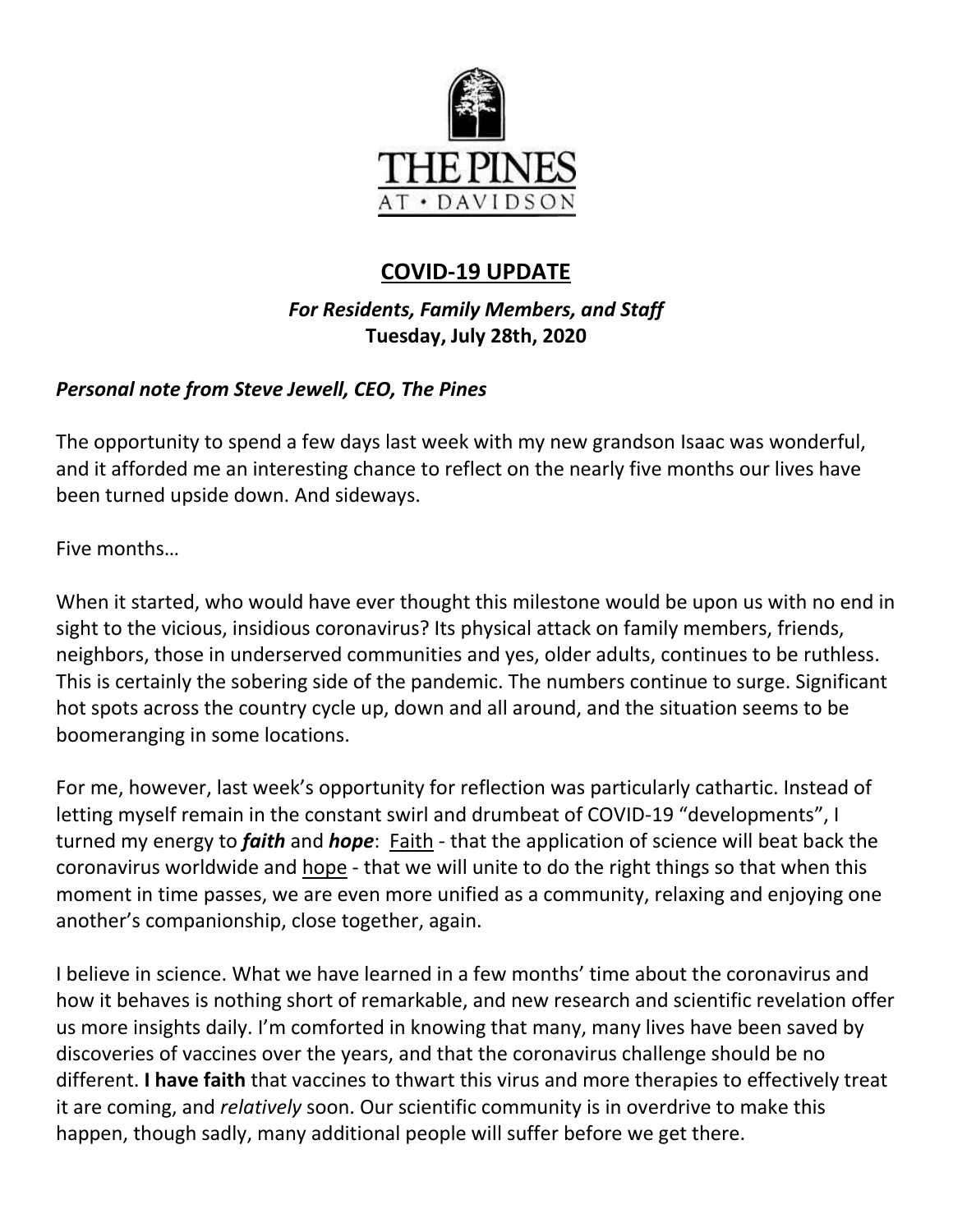**And I have hope** – my foundation for self-preservation. I hope for the days when a neighborhood picnic is not out of reach, when our dining rooms buzz again with the cheerful sounds of meals shared together, when residents fill a bus going to a Davidson College basketball game, when people splash in the pool, when we once again can hug one another.

COVID-19 will become "just a memory", and those moments of togetherness will return. I know this because I, and many others, choose faith and hope as companions on life's journey.

#### \*\*\*\*\*

We also want to update you on the Health Care (Assisted Living) resident who had tested positive for coronavirus. This individual was recently retested, and the result showed "nondetect" for coronavirus, rather than "positive." We are pleased that this resident has now returned to the Assisted Living wing.

# **Cumulative Active COVID-19 Cases at The Pines as of: 7/28/20** Independent Living Resident: 1 case Non-Health Center Staff: 1 case

#### **ADDITIONAL INFORMATION**

### **Construction Update**

Rodgers Builders recently provided this information regarding construction progress: **Community Center Dining Phases 4 and 5**

 Temporary walls are being put in place. *These last phases*, which will create the marketplace dining, pub and new traditional dining room, *have begun!* 

#### **Davidson Room**

- The installation of the new window frames is 75% complete.
- Soffit framing has begun and brick veneer install along the north side continues.

### **Fitness Center**

- Demolition of the existing exterior wall continues.
- Concrete will be poured for the rooftop terrace water feature basin; window installation to begin.

#### **Healthcare**

- Exterior soffit work continues; trim and siding to begin at roof well.
- Roof work at connector to existing wing continues; Elevator install is nearly complete.
- 1st floor casework, wall and floor tile is ongoing.
- 2nd floor completing first coat of finish paint, casework is ongoing and hard tile floor is being prepared.